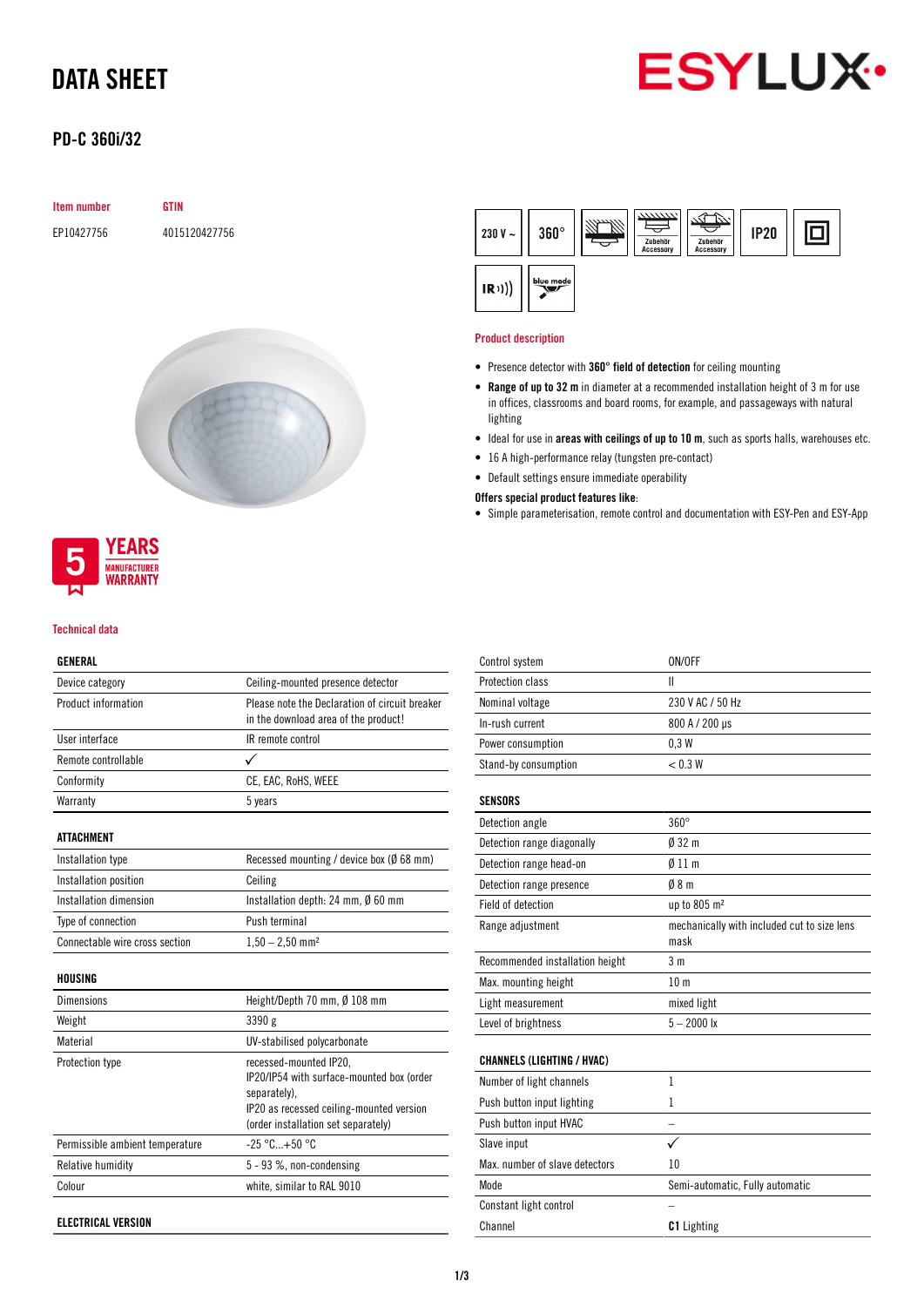# DATA SHEET

# PD-C 360i/32



| Item number                  | <b>GTIN</b>        |                   |                             |  |
|------------------------------|--------------------|-------------------|-----------------------------|--|
| EP10427756                   | 4015120427756      |                   |                             |  |
| Function                     | Switching          | Switch contact    | make contact / non-floating |  |
| Switching capacity           | 230 V/50 Hz, 16 AX | Push button input |                             |  |
| 2300 W/10 A (cos phi $= 1$ ) | Impulse feature    |                   |                             |  |

 $Impulse$  feature  $\checkmark$ 

Switch-off delay time 60 s...30 min (adjustable in steps)

1150 VA/5 A (cos phi =  $0,5$ )

600 W LED

## Accessories

| <b>Product designation</b>        | <b>GTIN</b>   |
|-----------------------------------|---------------|
| Ceiling-mounted presence detector |               |
| PD-C 360/8 Slave                  | 4015120055379 |
| PD-C 360/24 Slave                 | 4015120055386 |
| PD-C 360/32 Slave                 | 4015120427770 |
| Cover                             |               |
| COMPACT COVER SET 24/32 SR        | 4015120425431 |
| COMPACT COVER SET 24/32 BK        | 4015120007491 |
| Mounting                          |               |
| COMPACT MOUNTING BOX IP20 SM WH   | 4015120425370 |
| COMPACT MOUNTING BOX IP20 SM SR   | 4015120425387 |
| COMPACT MOUNTING BOX IP54 SM WH   | 4015120425905 |
| COMPACT MOUNTING BOX IP54 SM SR   | 4015120425912 |
| MOUNTING SET IP20 FM 62 WH        | 4015120425929 |
| COMPACT MOUNTING BOX IP54 SM BK   | 4015120426940 |
| COMPACT MOUNTING BOX IP20 SM BK   | 4015120426933 |
| Protection                        |               |
| <b>BASKET GUARD ROUND LARGE</b>   | 4015120425608 |
| <b>BASKET GUARD ROUND SMALL</b>   | 4015120425615 |
| Remote control                    |               |
| ESY-Pen                           | 4015120425356 |
| REMOTE CONTROL MDi/PDi            | 4015120425509 |
| REMOTE CONTROL PDi/USER           | 4015120425547 |
| Mobil-PDi/MDi-universal           | 4015120433993 |